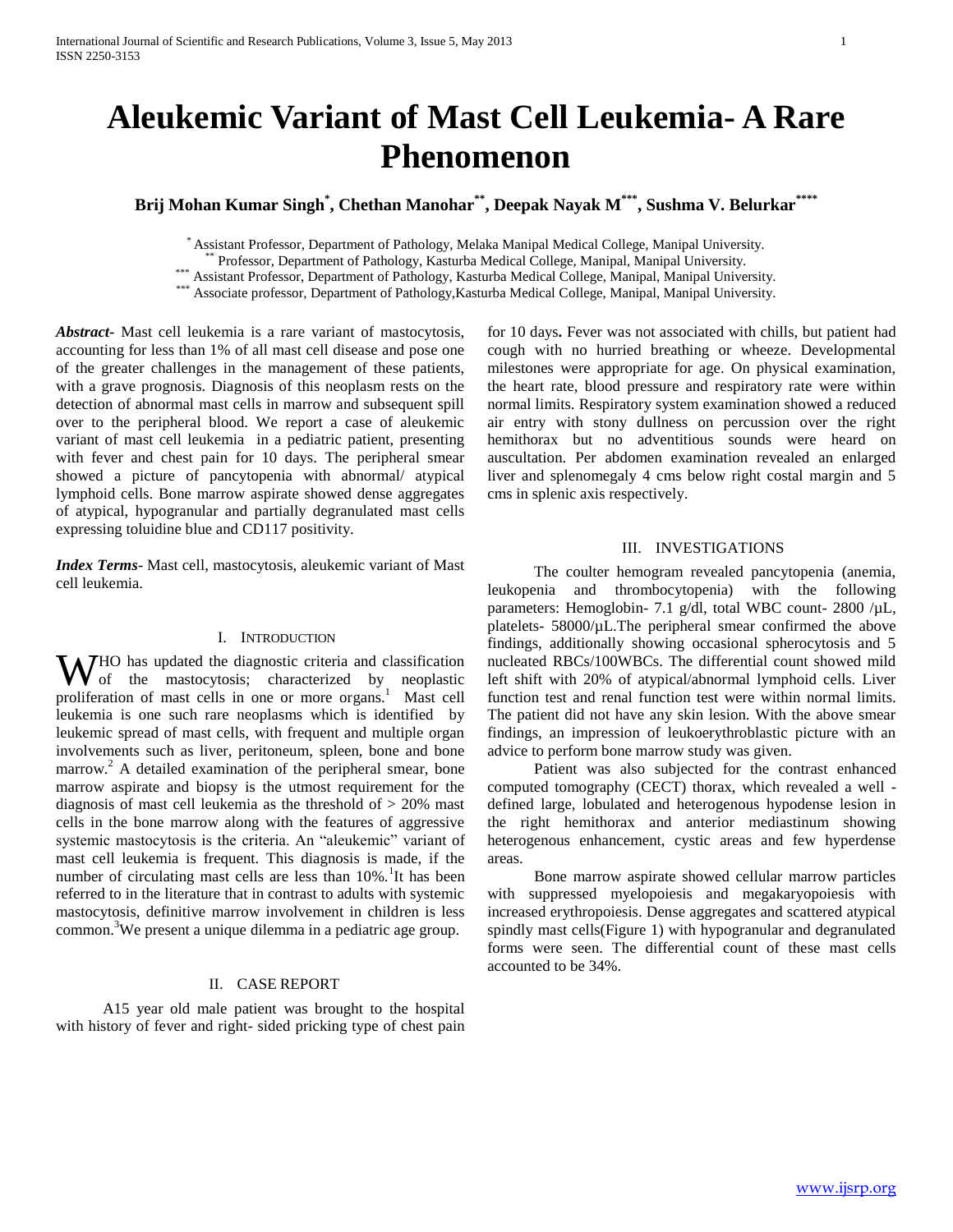

**Figure 1: Dense aggregates and scattered atypical spindly mast cells with hypogranular and degranulated forms. (Leishman;x200)**

 Immunohistochemistry done on the bone marrow biopsy was positive for CD68 and CD117. Cytochemistry showed positivity with toluidine blue; showing metachromatic granules in the mast cells (Figure 2).



**Figure2: Bone marrow biopsy sections showing aggregates of mast cells with metachromatic blue granules. (Toluidine Blue; x200).**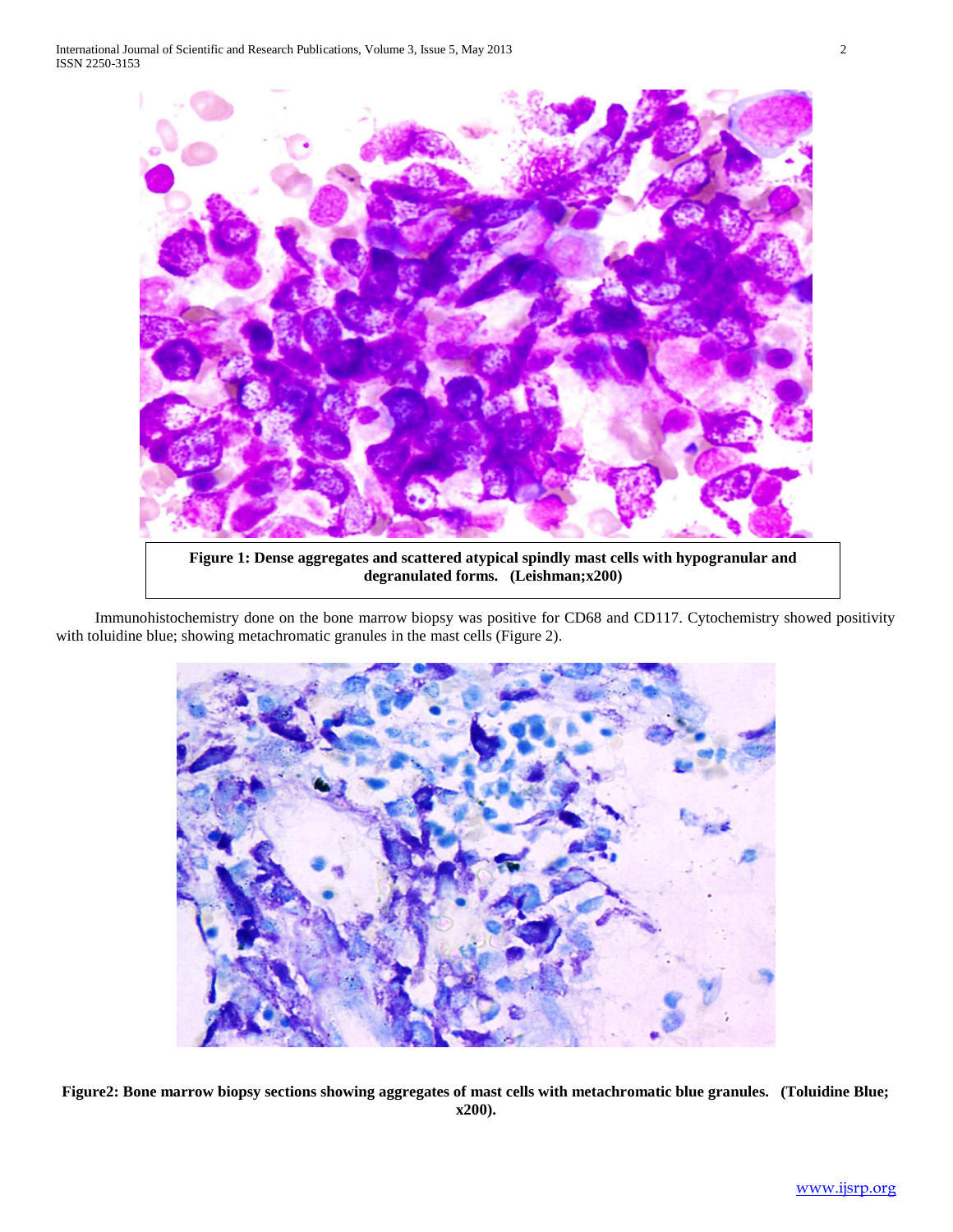In light of above morphological features and the available clinical data, the diagnosis of "aleukemic"variant of mast cell leukemia with C- Finding was given after referring various sources of literature. A request was made to biopsy the mediastinal mass to rule out anextracutaneous mastocytosis.

#### IV. DISCUSSION

 Systemic mastocytosis is characterized by the proliferation of atypical mast cells in tissues, principally in the bone marrow (BM) and skin.<sup>4</sup> According to the World Health Organization  $(WHO)^1$ , systemic mastocytosis is grouped into 4 major clinical variants: 1) indolent systemic mastocytosis; 2) systemic mastocytosis with an associated clonal, hematologic, non-mast cell lineage disease; 3) aggressive systemic mastocytosis; and 4) mast cell leukemia based on distinct clinicopathological features. Mast cell leukemia is regarded as rare form of aggressive systemic mastocytosis; accounting for less than 1% in prevalence. Georgin-Lavialle and co-workers described two distinct forms of presentation: *de novo* or secondary to previous mastocytosis and shares more clinicopathological aspects with systemic mastocytosis than with acute myeloid leukemia.<sup>2</sup> A lack of skin lesions has been described in cases of aggressive systemic mastocytosis and mast cell leukemia. However, bone marrow mastocytosis (BMM), a subvariant of indolent systemic mastocytosis was recognized by the 2008 WHO classification.<sup>1</sup> But when a diagnosis in absence of typical skin involvement is to be rendered, it presents a challenge for clinicians and pathologists alike. Some other common clinical conditions, such as unexplained anaphylaxis, osteoporosis of unknown etiology, etc pose as differential diagnoses. Moreover, indolent systemic mastocytosis without skin lesions has been frequently reported in patients with systemic allergic reaction to hymenoptera venom and raised basal tryptase.<sup>5</sup>

In a study by Sophie Georgin-Lavialle et al.<sup>2</sup>, the median age of diagnosis of mast cell leukemia was 51.5 years with a female predominance(sex ratio (F/M) of 1.5). On physical examination, hepatomegaly and splenomegaly were the most frequent clinical signs. Gastrointestinal manifestations frequently included gastroduodenal ulcers (29%)which were often complicated by gastrointestinal hemorrhage  $(64\%)^2$ . Gastroduodenal ulcers seem to be more frequently associated with the *KIT* D816V (12.5%) mutation than with other KIT mutations. Our case was a young male patient of 15 years of age.

According to a study by Robert I. Parker<sup>6,7</sup>, almost 50% of pediatric patients with mast cell disease, have normal cellularity on bone marrow aspirate smears and more than 50% of them showed predominantly perivascular lesion on the bone marrow biopsy. The present case also showed marked increase in the cellularity with perivascular and paratrabecular clusters of mast cells on biopsy which were positive for various markers of mast cell.

 In contrast to ISM (Indolent systemic mastocytosis), patients with ASM (Aggressive systemic mastocytosis) often presents without maculopapular skin lesion, whereas patients with MCL(mast cell leukemia) have characterstic rapidly progressive C- Finding.<sup>8</sup> Irrespective of the clinical course, no curable therapy for ASM and MCL has become available till date. Rather, the primary goal for treatment is the amelioration of

symptoms and pharmacologic control of growth of neoplastic cells.

 The role of cytogenetics in cases of ASM as well as MCL is very limited because of the paucity of analysis in this field. However, the proposal of role of trisomy 8 and 9 was brought forward by Lishner et al<sup>9</sup>, and a case report by Callera  $F<sub>10</sub>$  who showed positive detection of trisomies 9 and 8 by FISH (fluorescent in situ hybridization) in patients with systemic mastocytosis. On the contrary, Swolin B et al.<sup>11</sup>did not find these trisomies with FISH in patients with mastocytosis. So, there is need of more clinical research into the clinical consequences resulting from the occurrence of chromosomal abnormalities in patients with mast cell disease.

 The present pediatric patient in this case report was not subjected to various tests and the biopsy from the lesion in the mediastinum as was referred to the specialized treatment centre for further management in view of the limited prognosis in these cases.

 In summary, this case described herein illustrate the presentation of mast cell disease without any skin lesion with a mass in the mediastinum, hepatosplenomegaly with normal liver function test. Bone marrow showing marked infiltration of perivascular and paratrabecular region with neoplastic mast cell.A recognition of this rare entity is mandatory in order to avoid diagnostic dilemmas.

#### **REFERENCES**

- [1] Horny HP, Metcalfe DD, Bennett JM, Bain BJ, Akin C, Escribano L, et al. Mastocytosis. In: Swerdlow SH, Campo E, Harris NL, et al, (editors). WHO Classification of Tumors of Hematopoietic and Lymphoid Tissues. 4th ed. Lyon (France): IARC Press; 2008:54-63
- [2] Georgin-Lavialle S, et al. Mast cell leukemia. Blood 2012; 121(8):1285-95.
- [3] AzanaJM ,Torrelo A, et al. Hematopathology of the bone marrow in pediatric cutaneous mastocytosis. Astudy of 17 patients. Am J Clin Pathol 1989;91:558-62
- [4] Zanotti R, et al. Isolated bone marrow mastocytosis: an underestimated subvariant of indolent systemic mastocytosis:Haematologica2011; 96: 482- 84
- [5] Bonadonna P, Zanotti R, Müller U. Mastocytosis and insect venomallergy. CurrOpin Allergy Clin Immunol. 2010;10(4):347-53.
- [6] Parker RI. Hematologic aspect of Mastocytosis: Bone marrow pathology in adults and pediatric systemic mast cell disease: Jour Invest Dermatol.1991:96(3), supplement.
- [7] Coser P, Quaglino D, De Pasquale A, Colombetti V, Prinoth O. Cytobiological andclinical aspects of tissue mast cell leukaemia. Br J Haematol1980;45(1):5-12.
- [8] Valent P, et al.Aggressive systemic mastocytosis and related mast cell disorders:current treatment options and proposed response criteria: Leuk Research 2003;27: 635–41
- [9] Lishner M, Confino-Cohen R, Mekori YA, Feigin M, Manor Y, Goldberg A, et al. Trisomies 9 and 8 detected by fluorescence in situ hybridization in patients with systemic mastocytosis. J Allergy Clin Immunol 1996;98(1):199–204.
- [10] Callera F, Aggressive systemic mastocytosis: Is there a role for trisomy 8?:Letter to the Editor / Leukemia Research 2005;29: 471–73
- [11] Swolin B, Rodjer S, Ogard I, Roupe G. Trisomies 8 and 9 notdetected with fish in patients with mastocytosis. Am J Hematol2002;70(4):324–5.